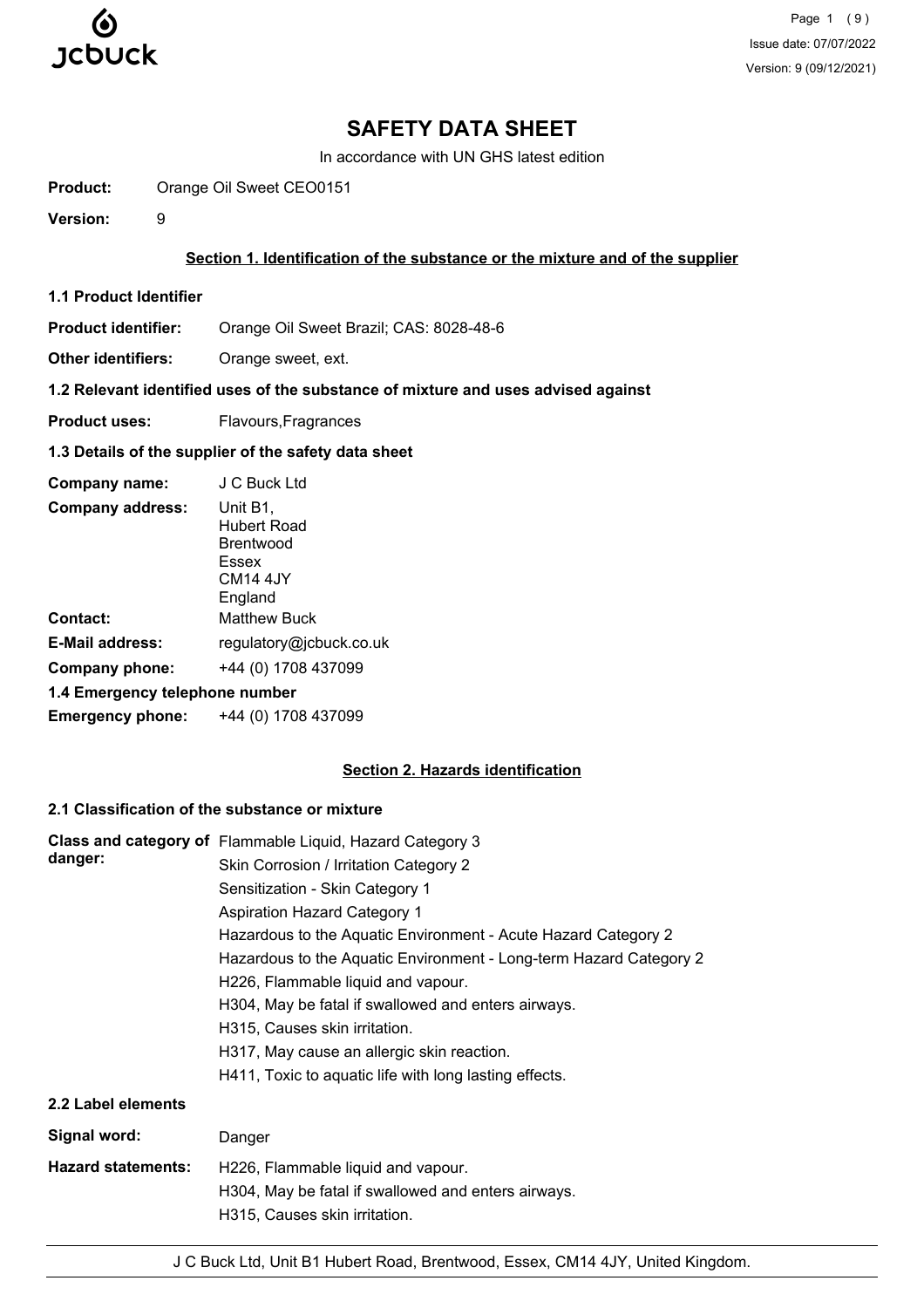

Page 2 (9) Issue date: 07/07/2022 Version: 9 (09/12/2021)

# **SAFETY DATA SHEET**

In accordance with UN GHS latest edition

|                                                                         | ili accoluatice with ON GHS latest edition                                                                                                                                                                                                                                                                                                                                                                                                                                                                                                                                                                                                                                                                                                                                                                           |
|-------------------------------------------------------------------------|----------------------------------------------------------------------------------------------------------------------------------------------------------------------------------------------------------------------------------------------------------------------------------------------------------------------------------------------------------------------------------------------------------------------------------------------------------------------------------------------------------------------------------------------------------------------------------------------------------------------------------------------------------------------------------------------------------------------------------------------------------------------------------------------------------------------|
| <b>Product:</b>                                                         | Orange Oil Sweet CEO0151                                                                                                                                                                                                                                                                                                                                                                                                                                                                                                                                                                                                                                                                                                                                                                                             |
| Version:                                                                | 9                                                                                                                                                                                                                                                                                                                                                                                                                                                                                                                                                                                                                                                                                                                                                                                                                    |
|                                                                         | H317, May cause an allergic skin reaction.                                                                                                                                                                                                                                                                                                                                                                                                                                                                                                                                                                                                                                                                                                                                                                           |
|                                                                         | H411, Toxic to aquatic life with long lasting effects.                                                                                                                                                                                                                                                                                                                                                                                                                                                                                                                                                                                                                                                                                                                                                               |
| M factor:                                                               | None                                                                                                                                                                                                                                                                                                                                                                                                                                                                                                                                                                                                                                                                                                                                                                                                                 |
| <b>Precautionary</b><br>statements:                                     | P210, Keep away from heat, sparks, open flames and hot surfaces. - No smoking.<br>P233, Keep container tightly closed.<br>P240, Ground/bond container and receiving equipment.<br>P241, Use explosion-proof electrical, ventilating and lighting equipment.<br>P242, Use only non-sparking tools.<br>P243, Take precautionary measures against static discharge.                                                                                                                                                                                                                                                                                                                                                                                                                                                     |
|                                                                         | P261, Avoid breathing vapour or dust.<br>P264, Wash hands and other contacted skin thoroughly after handling.<br>P272, Contaminated work clothing should not be allowed out of the workplace.                                                                                                                                                                                                                                                                                                                                                                                                                                                                                                                                                                                                                        |
| Pictograms:                                                             | P273, Avoid release to the environment.<br>P280, Wear protective gloves/eye protection/face protection.<br>P301/310, IF SWALLOWED: Immediately call a POISON CENTER or doctor/physician.<br>P303/361/353, IF ON SKIN (or hair): Remove/take off immediately all contaminated clothing.<br>Rinse skin with water/shower.<br>P331, Do not induce vomiting.<br>P333/313, If skin irritation or rash occurs: Get medical advice/attention.<br>P362, Take off contaminated clothing and wash before reuse.<br>P370/378, In case of fire: Use carbon dioxide, dry chemical, foam for extinction.<br>P391, Collect spillage.<br>P403/235, Store in a well-ventilated place. Keep cool.<br>P405, Store locked up.<br>P501, Dispose of contents/container to approved disposal site, in accordance with local<br>regulations. |
| 2.3 Other hazards<br>Other hazards:                                     | None                                                                                                                                                                                                                                                                                                                                                                                                                                                                                                                                                                                                                                                                                                                                                                                                                 |
|                                                                         | Section 3. Composition / information on ingredients                                                                                                                                                                                                                                                                                                                                                                                                                                                                                                                                                                                                                                                                                                                                                                  |
| <b>3.1 Substances</b><br><b>Product identifier:</b><br><b>Contains:</b> | Orange Oil Sweet Brazil; CAS: 8028-48-6                                                                                                                                                                                                                                                                                                                                                                                                                                                                                                                                                                                                                                                                                                                                                                              |
|                                                                         |                                                                                                                                                                                                                                                                                                                                                                                                                                                                                                                                                                                                                                                                                                                                                                                                                      |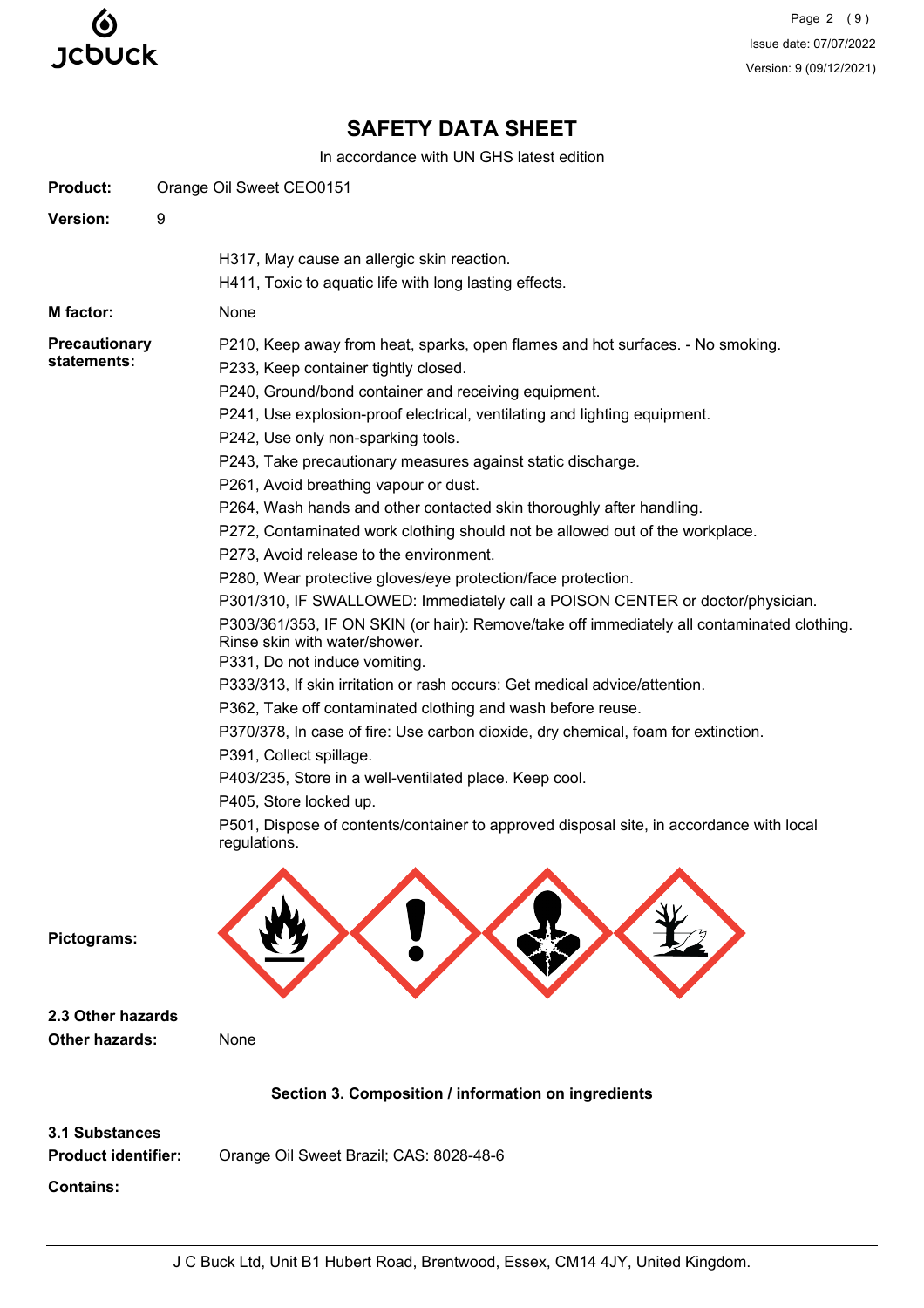

Page 3 (9) Issue date: 07/07/2022 Version: 9 (09/12/2021)

# **SAFETY DATA SHEET**

In accordance with UN GHS latest edition

**Product:** Orange Oil Sweet CEO0151

#### **Version:** 9

| <b>Name</b>     | CAS        | Max      | <b>GHS Classification</b>                                                                                                                  |
|-----------------|------------|----------|--------------------------------------------------------------------------------------------------------------------------------------------|
| ld-Limonene     | 15989-27-5 | 98.00%   | Flam. Lig. 3-Skin Irrit. 2-Skin Sens. 1B-Asp. Tox 1-<br>Aquatic Acute 1-Aquatic Chronic 1;H226-H304-H315-<br>H317-H410                     |
| Myrcene         | 123-35-3   | $3.00\%$ | Flam. Lig. 3-Skin Irrit. 2-Eye Irrit. 2A-Asp. Tox 1-Aquatic<br>Acute 1-Aquatic Chronic 2;H226-H304-H315-H319-<br>H400-H411                 |
| Linalool        | 78-70-6    | $2.00\%$ | Flam. Lig. 4-Acute Tox. 5-Skin Irrit. 2-Eye Irrit. 2A-Skin<br>Sens. 1B-Aquatic Acute 3;H227-H303-H315-H317-<br>H319-H402                   |
| alpha-Pinene    | 80-56-8    | $2.00\%$ | Flam. Liq. 3-Acute Tox. 4-Skin Irrit. 2-Skin Sens. 1B-<br>Asp. Tox 1-Aquatic Acute 1-Aquatic Chronic 1, H226-<br>IH302-H304-H315-H317-H410 |
| Decanal         | 112-31-2   | 1.50%    | Flam. Lig. 4-Skin Irrit. 3-Eye Irrit. 2A-Aquatic Acute 2-<br>Aquatic Chronic 3;H227-H316-H319-H401-H412                                    |
| alpha-Terpineol | 98-55-5    | 1.00%    | Flam. Lig. 4-Acute Tox. 5-Skin Irrit. 2-Eye Irrit. 2A-<br>Aquatic Acute 2;H227-H303-H315-H319-H401                                         |
| Octanal         | 124-13-0   | 1.00%    | Flam. Lig. 3-Skin Irrit. 2-Eye Irrit. 2A-Aquatic Acute 2-<br>Aquatic Chronic 2:H226-H315-H319-H411                                         |
| Citral          | 5392-40-5  | 1.00%    | Acute Tox. 5-Skin Irrit. 2-Eye Irrit. 2A-Skin Sens. 1-<br>Aquatic Acute 2;H313-H315-H317-H319-H401                                         |

#### **Section 4. First-aid measures**

#### **4.1 Description of first aid measures**

**Inhalation:** Remove from exposure site to fresh air, keep at rest, and obtain medical attention.

**Eye exposure:** Flush immediately with water for at least 15 minutes. Contact physician if symptoms persist.

**Skin exposure:** IF ON SKIN (or hair): Remove/take off immediately all contaminated clothing. Rinse skin with water/shower.

**Ingestion:** IF SWALLOWED: Immediately call a POISON CENTER or doctor/physician.

**4.2 Most important symptoms and effects, both acute and delayed**

May be fatal if swallowed and enters airways.

Causes skin irritation.

May cause an allergic skin reaction.

**4.3 Indication of any immediate medical attention and special treatment needed**

None expected, see Section 4.1 for further information.

## **Section 5: Firefighting measures**

#### **5.1 Extinguishing media**

Suitable media: Carbon dioxide, Dry chemical, Foam.

## **5.2 Special hazards arising from the substance or mixture**

In case of fire, may be liberated: Carbon monoxide, Unidentified organic compounds.

# **5.3 Advice for fire fighters:**

In case of insufficient ventilation, wear suitable respiratory equipment.

J C Buck Ltd, Unit B1 Hubert Road, Brentwood, Essex, CM14 4JY, United Kingdom.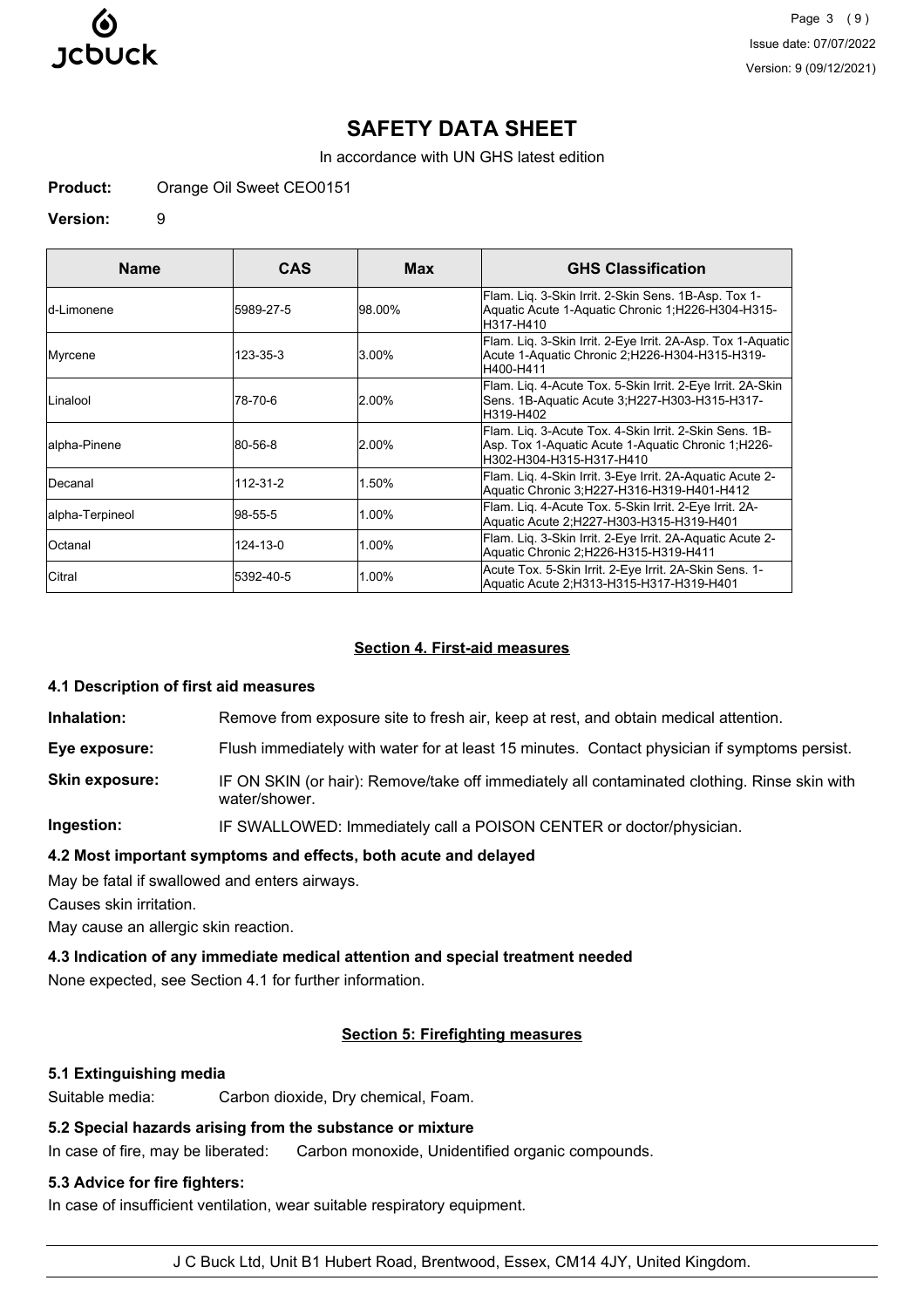

Page 4 (9) Issue date: 07/07/2022 Version: 9 (09/12/2021)

# **SAFETY DATA SHEET**

In accordance with UN GHS latest edition

**Product:** Orange Oil Sweet CEO0151

**Version:** 9

## **Section 6. Accidental release measures**

#### **6.1 Personal precautions, protective equipment and emergency procedures:**

Avoid inhalation. Avoid contact with skin and eyes. See protective measures under Section 7 and 8.

#### **6.2 Environmental precautions:**

Keep away from drains, surface and ground water, and soil.

#### **6.3 Methods and material for containment and cleaning up:**

Remove ignition sources. Provide adequate ventilation. Avoid excessive inhalation of vapours. Contain spillage immediately by use of sand or inert powder. Dispose of according to local regulations.

#### **6.4 Reference to other sections:**

Also refer to sections 8 and 13.

## **Section 7. Handling and storage**

#### **7.1 Precautions for safe handling:**

Keep away from heat, sparks, open flames and hot surfaces. - No smoking.

## **7.2 Conditions for safe storage, including any incompatibilities:**

Ground/bond container and receiving equipment.

Use only non-sparking tools.

Take precautionary measures against static discharge.

#### **7.3 Specific end use(s):**

Flavours,Fragrances: Use in accordance with good manufacturing and industrial hygiene practices.

#### **Section 8. Exposure controls/personal protection**

**8.1 Control parameters**

**Workplace exposure limits:** Not Applicable

**8.2 Exposure Controls**

**Eye / Skin Protection** Wear protective gloves/eye protection/face protection

#### **Respiratory Protection**

Under normal conditions of use and where adequate ventilation is available to prevent build up of excessive vapour, this material should not require special engineering controls. However, in conditions of high or prolonged use, or high temperature or other conditions which increase exposure, the following engineering controls can be used to minimise exposure to personnel: a) Increase ventilation of the area with local exhaust ventilation. b) Personnel can use an approved, appropriately fitted respirator with organic vapour cartridge or canisters and particulate filters. c) Use closed systems for transferring and processing this material.

Also refer to Sections 2 and 7.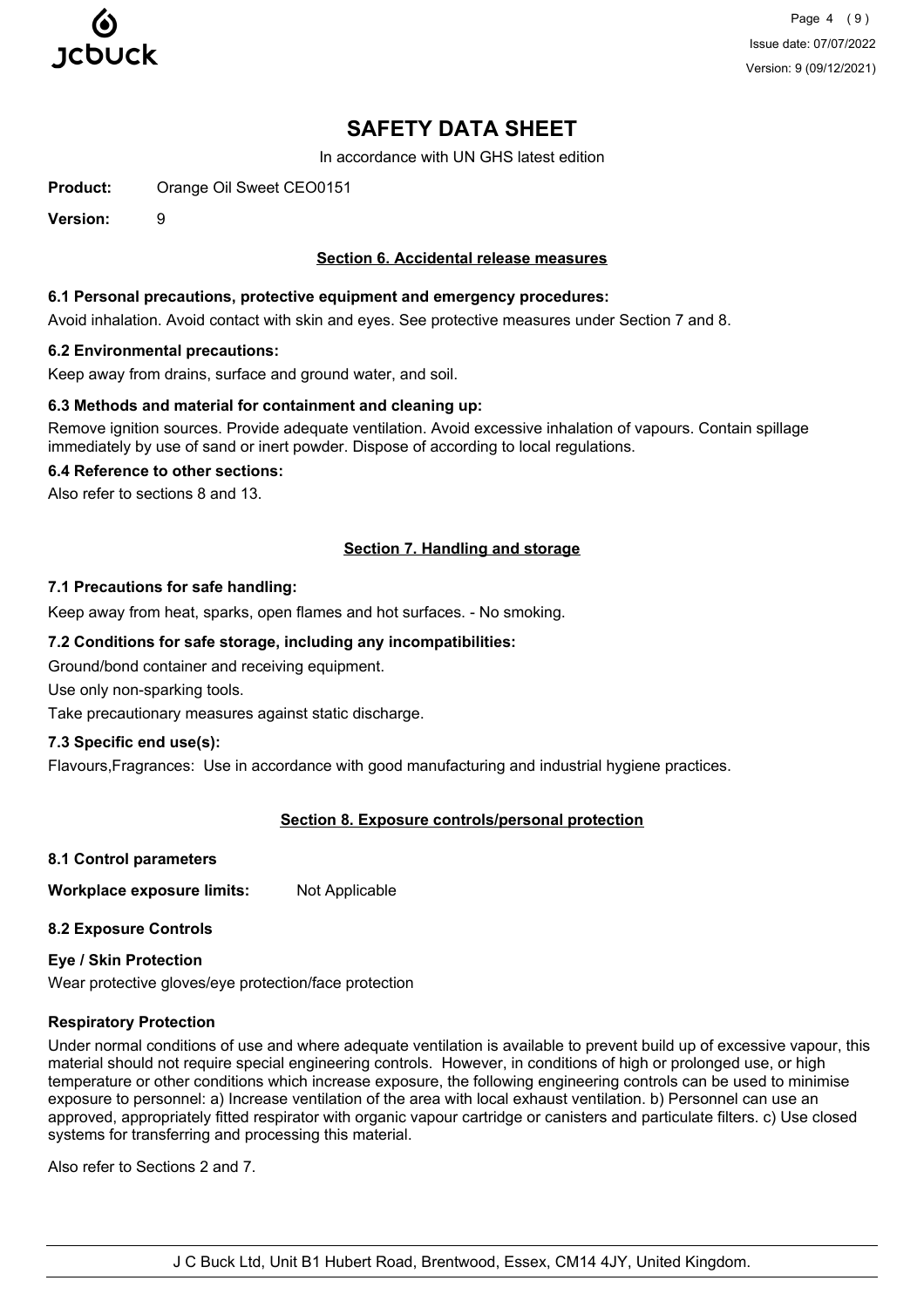

Page 5 (9) Issue date: 07/07/2022 Version: 9 (09/12/2021)

# **SAFETY DATA SHEET**

In accordance with UN GHS latest edition

**Product:** Orange Oil Sweet CEO0151

**Version:** 9

#### **Section 9. Physical and chemical properties**

### **9.1 Information on basic physical and chemical properties**

| Appearance:                                   | Orange liquid                                |
|-----------------------------------------------|----------------------------------------------|
| Odour:                                        | Sweet citrus                                 |
| <b>Odour threshold:</b>                       | Not determined                               |
| pH:                                           | Not determined                               |
| Melting point / freezing point:               | Not determined                               |
| Initial boiling point / range:                | Not determined                               |
| Flash point:                                  | 45 $^{\circ}$ C                              |
| <b>Evaporation rate:</b>                      | Not determined                               |
| Flammability (solid, gas):                    | Not determined                               |
| Upper/lower flammability or explosive limits: | Product does not present an explosion hazard |
| Vapour pressure:                              | Not determined                               |
| Vapour density:                               | Not determined                               |
| <b>Relative density:</b>                      | $0.8420 - 0.8480$                            |
| Solubility(ies):                              | Insoluble in water.                          |
| Partition coefficient: n-octanol/water:       | Not determined                               |
| Auto-ignition temperature:                    | Not determined                               |
| <b>Decomposition temperature:</b>             | Not determined                               |
| <b>Viscosity:</b>                             | Not determined                               |
| <b>Explosive properties:</b>                  | Not expected                                 |
| <b>Oxidising properties:</b>                  | Not expected                                 |
| 9.2 Other information:                        | None available                               |

#### **Section 10. Stability and reactivity**

#### **10.1 Reactivity:**

Presents no significant reactivity hazard, by itself or in contact with water.

## **10.2 Chemical stability:**

Good stability under normal storage conditions.

# **10.3 Possibility of hazardous reactions:**

Not expected under normal conditions of use.

# **10.4 Conditions to avoid:**

Avoid extreme heat.

# **10.5 Incompatible materials:**

Avoid contact with strong acids, alkalis or oxidising agents.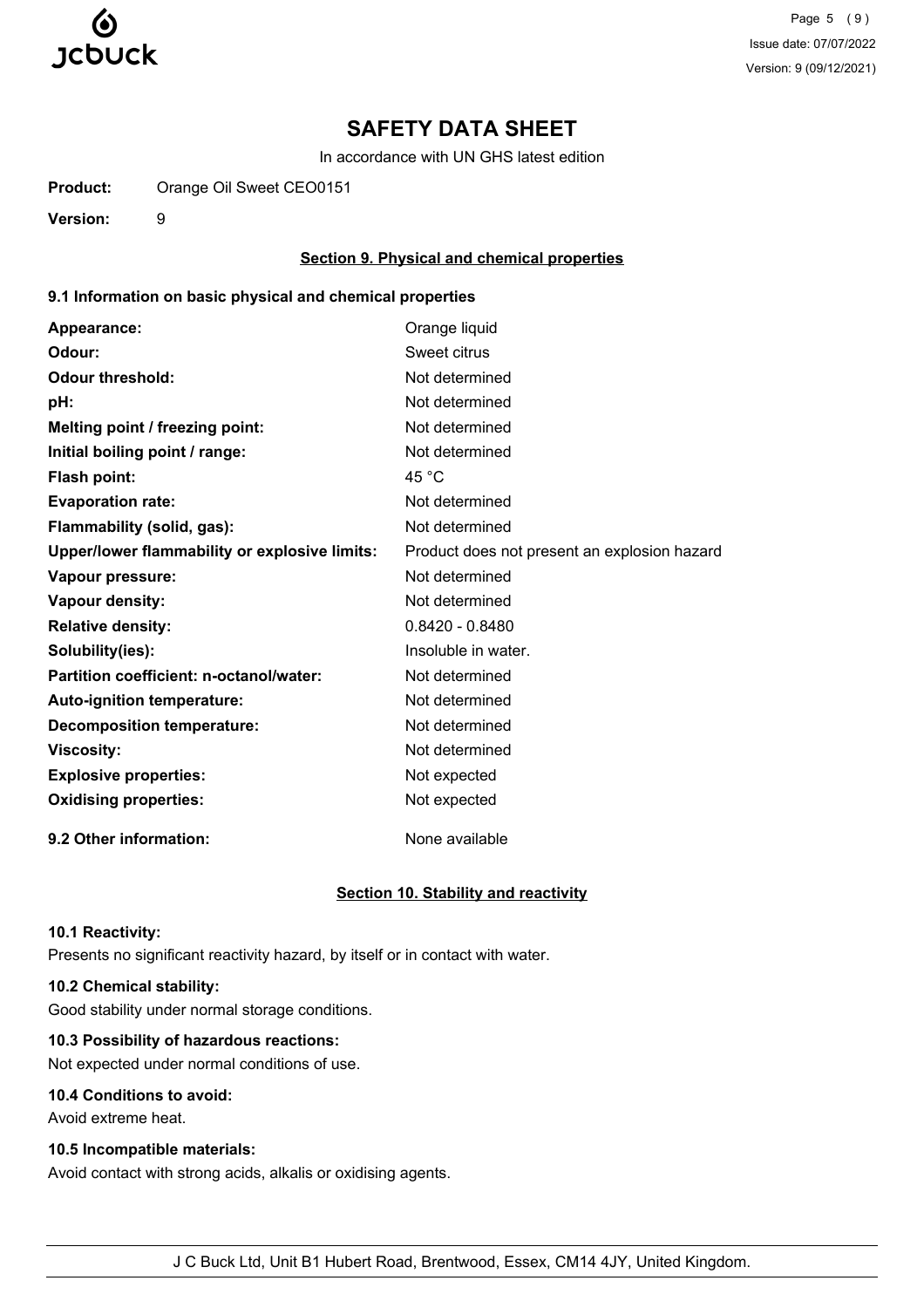

Page 6 (9) Issue date: 07/07/2022 Version: 9 (09/12/2021)

# **SAFETY DATA SHEET**

In accordance with UN GHS latest edition

**Product:** Orange Oil Sweet CEO0151

**Version:** 9

## **10.6 Hazardous decomposition products:**

Not expected.

## **Section 11. Toxicological information**

| 11.1 Information on toxicological effects |                                                                  |
|-------------------------------------------|------------------------------------------------------------------|
| <b>Acute Toxicity:</b>                    | Based on available data the classification criteria are not met. |
| <b>Acute Toxicity Oral</b>                | >5000                                                            |
| <b>Acute Toxicity Dermal</b>              | >5000                                                            |
| <b>Acute Toxicity Inhalation</b>          | Not Available                                                    |
| <b>Skin corrosion/irritation:</b>         | Skin Corrosion / Irritation Category 2                           |
| Serious eye damage/irritation:            | Based on available data the classification criteria are not met. |
| <b>Respiratory or skin sensitisation:</b> | Sensitization - Skin Category 1                                  |
| Germ cell mutagenicity:                   | Based on available data the classification criteria are not met. |
| Carcinogenicity:                          | Based on available data the classification criteria are not met. |
| <b>Reproductive toxicity:</b>             | Based on available data the classification criteria are not met. |
| <b>STOT-single exposure:</b>              | Based on available data the classification criteria are not met. |
| <b>STOT-repeated exposure:</b>            | Based on available data the classification criteria are not met. |
| <b>Aspiration hazard:</b>                 | <b>Aspiration Hazard Category 1</b>                              |

## **Information about hazardous ingredients in the mixture**

| <b>Component</b> | <b>CAS</b> | <b>LD50/ATE Oral</b> | LD50/ATE<br><b>Dermal</b> | LC50/ATE<br><b>Inhalation</b> | <b>LC50 Route</b> |
|------------------|------------|----------------------|---------------------------|-------------------------------|-------------------|
| Citral           | 5392-40-5  | Not available        | 2250                      | Not available                 | Not available     |
| Linalool         | 78-70-6    | 2790                 | Not available             | Not available                 | Not available     |
| alpha-Pinene     | 80-56-8    | 500                  | Not available             | Not available                 | Not available     |
| alpha-Terpineol  | 98-55-5    | 4300                 | Not available             | Not available                 | Not available     |

Refer to Sections 2 and 3 for additional information.

# **Section 12. Ecological information**

# **12.1 Toxicity:**

Toxic to aquatic life with long lasting effects.

| 12.2 Persistence and degradability: | Not available |
|-------------------------------------|---------------|
| 12.3 Bioaccumulative potential:     | Not available |
| 12.4 Mobility in soil:              | Not available |
| 12.5 Other adverse effects:         | Not available |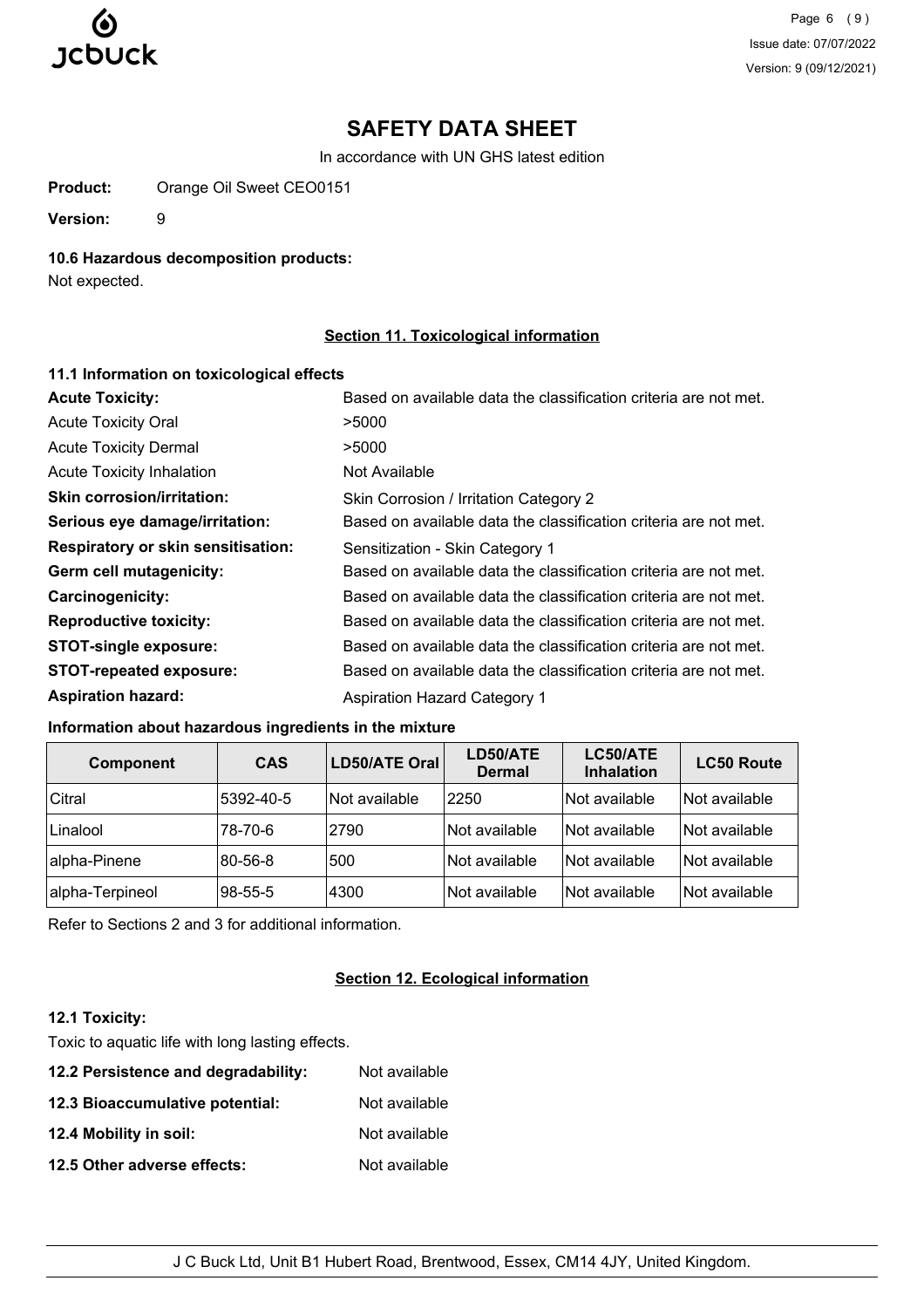

Page 7 (9) Issue date: 07/07/2022 Version: 9 (09/12/2021)

# **SAFETY DATA SHEET**

In accordance with UN GHS latest edition

**Product:** Orange Oil Sweet CEO0151

**Version:** 9

#### **Section 13. Disposal considerations**

#### **13.1 Waste treatment methods:**

Dispose of in accordance with local regulations. Avoid disposing into drainage systems and into the environment. Empty containers should be taken to an approved waste handling site for recycling or disposal.

#### **Section 14. Transport information**

|                                       | <b>14.1 UN</b><br>number: | 14.2 UN Proper Shipping Name:                                | 14.3<br><b>Transport</b><br>hazard<br>class(es): | Sub Risk: | 14.4 Packing<br>Group: |
|---------------------------------------|---------------------------|--------------------------------------------------------------|--------------------------------------------------|-----------|------------------------|
| <b>UN Model</b><br><b>Regulations</b> | UN1169                    | EXTRACTS, AROMATIC, LIQUID                                   | 3                                                |           | $\mathbf{III}$         |
| <b>IMDG</b>                           | UN1169                    | EXTRACTS, AROMATIC, LIQUID (d-<br>Limonene) MARINE POLLUTANT | 3                                                |           | Ш                      |
| ADR, RID, ADN                         | UN1169                    | EXTRACTS, AROMATIC, LIQUID                                   | 3                                                |           | $\mathbf{III}$         |
| <b>ICAO TI</b>                        | <b>UN1169</b>             | EXTRACTS, AROMATIC, LIQUID                                   | 3                                                |           | $\mathbf{III}$         |

**14.5 Environmental hazards:** This is classified as an environmentally hazardous substance under the UN Model Regulations. This is classified as a Marine Pollutant under the IMDG Code.

#### **14.6 Special precautions for user:** None additional

**14.7 Transport in bulk according to Annex II of MARPOL73/78 and the IBC Code:** Not applicable

#### **Section 15. Regulatory information**

None additional

#### **Section 16. Other information**

| <b>Concentration % Limits:</b>  | EH A2=2.42% EH A3=0.24161593% EH C2=2.49% EH C3=0.24896679%<br>EH C4=23.70% SCI 2=9.26% SCI 3=0.92464170% SS 1=1.02% AH 1=9.<br>71% |
|---------------------------------|-------------------------------------------------------------------------------------------------------------------------------------|
| <b>Total Fractional Values:</b> | EH A2=41.38 EH A3=413.88 EH C2=40.16 EH C3=401.66 EH C4=4.22<br>SCI 2=10.80 SCI 3=108.15 SS 1=98.00 AH 1=10.30                      |

**Key to revisions:**

GHS Workplace Exposure Limits

Hazardous Ingredients declard in a GHS Product Identifier

Information about hazardous ingredients in the mixture

#### **Key to abbreviations:**

| Abl<br>reviation<br>. | ,,,,,<br><b>Me</b><br> |
|-----------------------|------------------------|
|-----------------------|------------------------|

J C Buck Ltd, Unit B1 Hubert Road, Brentwood, Essex, CM14 4JY, United Kingdom.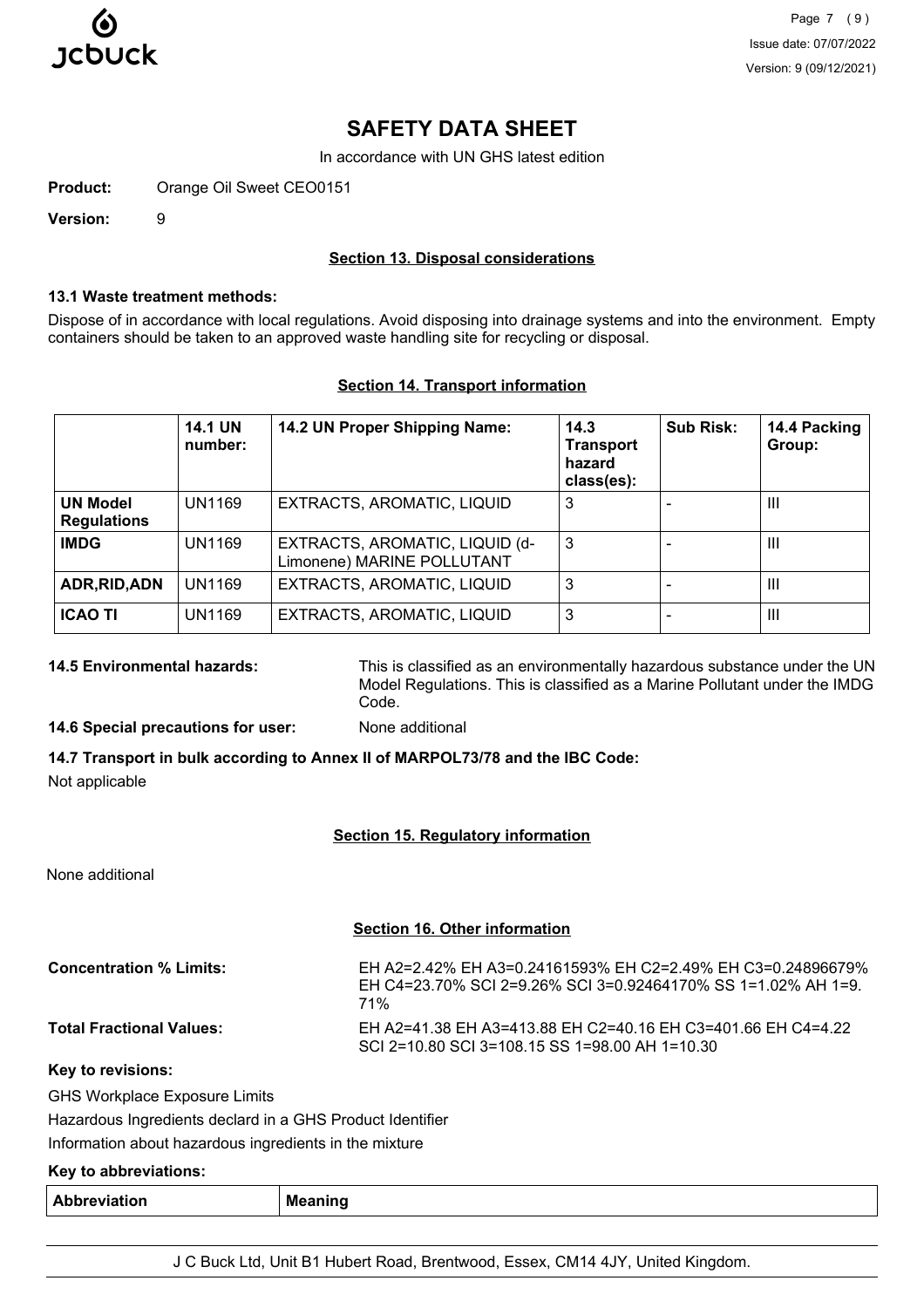

Page 8 (9) Issue date: 07/07/2022 Version: 9 (09/12/2021)

# **SAFETY DATA SHEET**

In accordance with UN GHS latest edition

**Product:** Orange Oil Sweet CEO0151

#### **Version:** 9

| Acute Tox. 4             | Acute Toxicity - Oral Category 4                                         |
|--------------------------|--------------------------------------------------------------------------|
| Acute Tox. 5             | Acute Toxicity - Oral Category 5                                         |
| Acute Tox. 5             | Acute Toxicity - Dermal Category 5                                       |
| <b>Aquatic Acute 1</b>   | Hazardous to the Aquatic Environment - Acute Hazard Category 1           |
| <b>Aquatic Acute 2</b>   | Hazardous to the Aquatic Environment - Acute Hazard Category 2           |
| Aquatic Acute 3          | Hazardous to the Aquatic Environment - Acute Hazard Category 3           |
| <b>Aquatic Chronic 1</b> | Hazardous to the Aquatic Environment - Long-term Hazard Category 1       |
| Aquatic Chronic 2        | Hazardous to the Aquatic Environment - Long-term Hazard Category 2       |
| Aquatic Chronic 3        | Hazardous to the Aquatic Environment - Long-term Hazard Category 3       |
| Asp. Tox 1               | <b>Aspiration Hazard Category 1</b>                                      |
| Eye Irrit. 2A            | Eye Damage / Irritation Category 2A                                      |
| Flam. Liq. 3             | Flammable Liquid, Hazard Category 3                                      |
| Flam. Liq. 4             | Flammable Liquid, Hazard Category 4                                      |
| H226                     | Flammable liquid and vapour.                                             |
| H227                     | Combustible liquid.                                                      |
| H302                     | Harmful if swallowed.                                                    |
| H303                     | May be harmful if swallowed.                                             |
| H304                     | May be fatal if swallowed and enters airways.                            |
| H313                     | May be harmful in contact with skin.                                     |
| H315                     | Causes skin irritation.                                                  |
| H316                     | Causes mild skin irritation.                                             |
| H317                     | May cause an allergic skin reaction.                                     |
| H319                     | Causes serious eye irritation.                                           |
| H400                     | Very toxic to aquatic life.                                              |
| H401                     | Toxic to aquatic life.                                                   |
| H402                     | Harmful to aquatic life.                                                 |
| H410                     | Very toxic to aquatic life with long lasting effects.                    |
| H411                     | Toxic to aquatic life with long lasting effects.                         |
| H412                     | Harmful to aquatic life with long lasting effects.                       |
| P210                     | Keep away from heat, sparks, open flames and hot surfaces. - No smoking. |
| P233                     | Keep container tightly closed.                                           |
| P240                     | Ground/bond container and receiving equipment.                           |
| P241                     | Use explosion-proof electrical, ventilating and lighting equipment.      |
| P242                     | Use only non-sparking tools.                                             |
| P243                     | Take precautionary measures against static discharge.                    |
| P261                     | Avoid breathing vapour or dust.                                          |
| P264                     | Wash hands and other contacted skin thoroughly after handling.           |
| P270                     | Do not eat, drink or smoke when using this product.                      |
| P272                     | Contaminated work clothing should not be allowed out of the workplace.   |
| P273                     | Avoid release to the environment.                                        |
| P280                     | Wear protective gloves/eye protection/face protection.                   |
| P301/310                 | IF SWALLOWED: Immediately call a POISON CENTER or doctor/physician.      |

J C Buck Ltd, Unit B1 Hubert Road, Brentwood, Essex, CM14 4JY, United Kingdom.